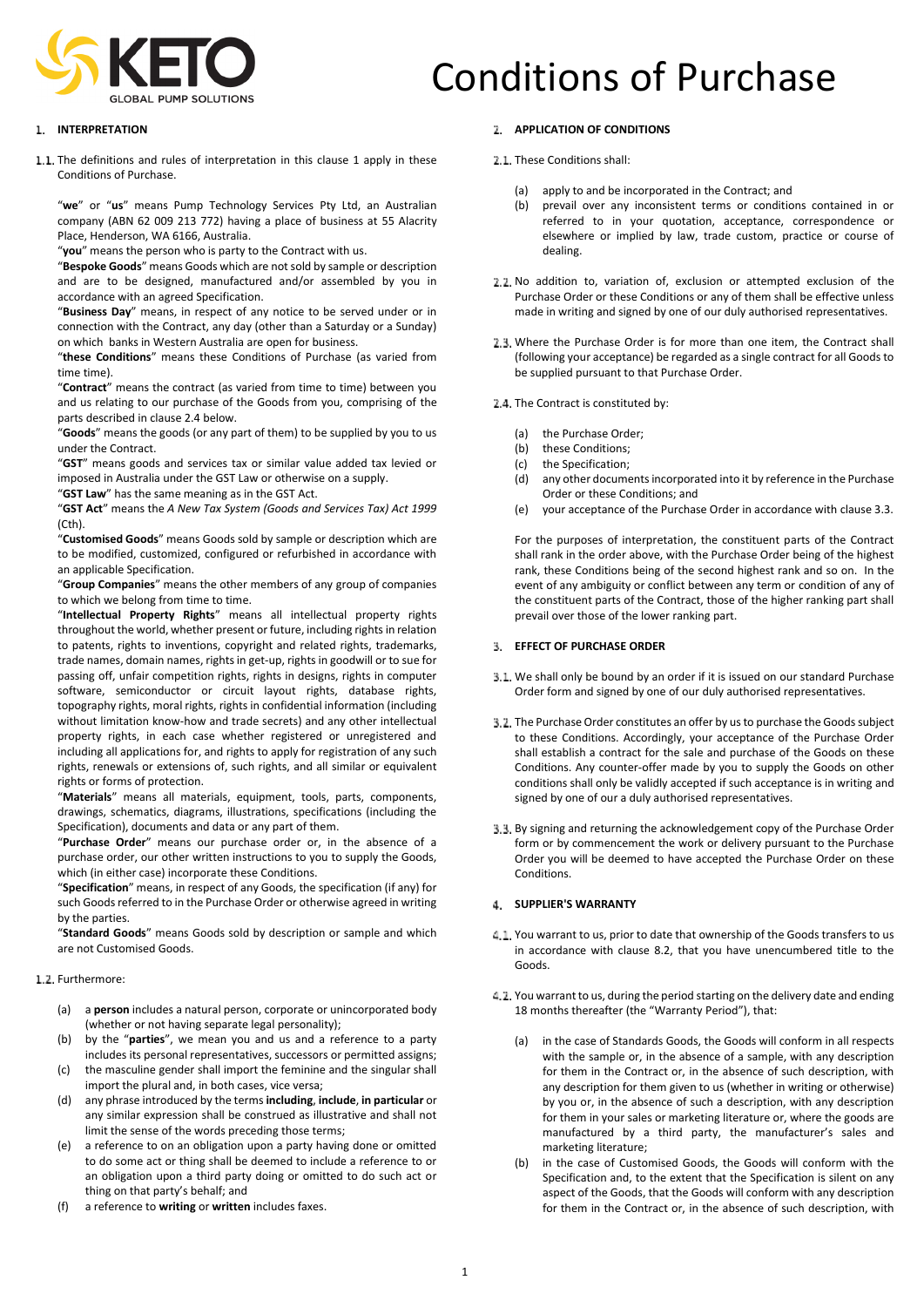any description for them given to us (whether in writing or otherwise) or, in the absence of such a description, with any description for them in your sales or marketing literature or, where the Goods are manufactured by a third party, the manufacturer's sales and marketing literature;

- (c) in the case of Bespoke Goods, the Goods will conform with the Specification in all respects;
- (d) unless we have, before or at the same time as the Purchase Order, agreed in writing with you additional conditions regarding preparation of or environmental requirements at the site at which the Goods are to be installed, the Goods are suitable to be installed and used at the premises at which we intend to install them and that there are no additional conditions regarding site preparation or environmental requirements; and
- (e) the Goods will be of merchantable quality and fit for any intended purposes expressly or impliedly made known to you, and will be free from all defects in design, materials and workmanship.
- For the avoidance of doubt, any warranty above requiring the Goods to conform to the Specification or any description shall include a warranty that the Goods will be capable of any standard of performance included in the Specification or such description.
- Any failure of the Goods to comply with the warranties in claus[e 4.1](#page-0-2) shall be known as a "**Defect**". In the event that we notify you of a Defect within 14 days of the end of the Warranty Period we shall, at our option and without prejudice to any other rights and remedies available to us, be entitled:
	- (a) to dispose of the Goods as we see fit and demand a refund of the purchase price; or
	- (b) except in the case of Goods which are raw materials, to compel you to repair the Goods to our reasonable satisfaction or to replace them with Goods which meet the conditions of the Contract, in either case within a reasonable timeframe (to be specified by us) of being requested to do so.
- 4.5. The warranties in clause [4.1](#page-0-2) and [4.2](#page-0-3) shall apply to any replacement, substitute or remedial Goods or equipment provided by you. In the event that you repair the Goods, the Warranty Period shall be renewed from the date on which we confirm in writing that the Goods have been repaired satisfactorily or, in the absence of such confirmation, the date on which the repairs are completed.
- 4.5. Our rights under the Contract are in addition to any terms implied in our favour by law.
- [4](#page-0-4).7. The provisions in this clause 4 shall survive any delivery, inspection, acceptance, payment or performance pursuant to the Contract and shall extend to any replacement, repaired, substitute or remedial equipment provided by the Supplier.

#### **QUANTITIES**

Unless we agree otherwise in writing, you will deliver the exact specified quantities of items comprised in the Goods in accordance with the Purchase Order. Without affecting our other rights and remedies, we reserve the right to reject incomplete deliveries and to return excess quantities at your risk and expense.

# **INSPECTION AND TESTING OF GOODS**

#### You will:

- (a) carefully test and inspect the Goods before delivery to ensure that they comply with the requirements of the Contract; and
- (b) if we request that you do so, give usreasonable advance notice of such tests (which we shall be entitled to attend).
- We reserve the right to call for certificates or test certificates for the Goods at any stage of manufacture or assembly. Such certificates shall clearly state our order numbers and any item or equipment numbers. If, as a result of any inspection or test, we find that the Goods or any items comprised within

them do not comply with the Contract, or are unlikely to comply with it on completion of manufacture, processing or performance, we may inform you, and you shall take such steps as are necessary to ensure compliance.

#### **DELIVERY**

7.1. Unless otherwise specified in the Purchase Order:

- (a) in the case of Goods being supplied outside Australia, you shall deliver the Goods to the port at Perth in accordance with the with the INCOTERMS, published by the International Chamber of Commerce, 2010 Edition, DAP (Delivery At Place); or
- (b) in the case of Goods being supplied from within Australia, you shall deliver the Goods to our premises at the address specified in the Purchase Order in accordance with the INCOTERMS, DDP (Delivery Duty Paid).
- 7.2. You shall deliver the Goods by the date specified in the Purchase Order or, if no such date is specified, within 28 days of the date of the Purchase Order. Time is of the essence as to the delivery of the Goods under the Contract.
- 7.3. You shall ensure that the Goods are properly packed and secured in such manner as to enable them to reach their destination in good condition. No charge shall be made for wrapping, packing, cartons, boxes, crating or containers unless specified in the Purchase Order, and we shall not be responsible for returning any such materials.

# **RISK AND PROPERTY**

- **E.1.** Subject to clause 8.3, the Goods shall be at your risk until delivered to us at the place of delivery specified in the Contract. You shall off-load the Goods from any mode of transport upon which they are conveyed to the place of delivery at your own risk.
- <span id="page-1-0"></span>**B. 2.** Ownership of the Goods shall pass to us on completion of delivery (including off-loading) in accordance with the Contract, except that if the Goods are paid for before delivery ownership shall pass to us once payment has been made. The passing of ownership in the Goods is without prejudice to any right of rejection to which we may be entitled under the Contract or otherwise.
- **B.3.** Acceptance of delivery of the Goods shall not constitute acceptance of any faults, defects or omissions in the Goods.

### **9. PRICES**

- All prices shall be as stated in the Purchase Order and shall, unless otherwise stated and subject to the relevant INCOTERMS (see above), be deemed to be inclusive of all costs and expenses incurred by you in connection with the Contract including the costs of labour, materials, intellectual property licences, packaging and shipping.
- Unless the Purchase Order states otherwise, the price is deemed to be inclusive of GST and all other applicable sales taxes which we will also be liable to pay.
- 9.3. All prices are fixed and inclusive of delivery, packaging, packing, shipping, carriage, insurance and other charges and dues, and are not subject to adjustment save as specifically provided in these Conditions or the Purchase Order.

#### **PAYMENT**

- 10.1. You may invoice us in respect of any Order after the Goods are delivered. Unless otherwise stated in the Purchase Order and subject to clause [10.2](#page-1-1) below, we will pay your invoices within 60 days from the end of the month in which we receive them.
- <span id="page-1-1"></span>10.2. Without prejudice to any other right or remedy available to us, we reserve the right to set off any amount at any time owing to us by you, under this or any other Contract, against any amount payable by us to you under the Contract.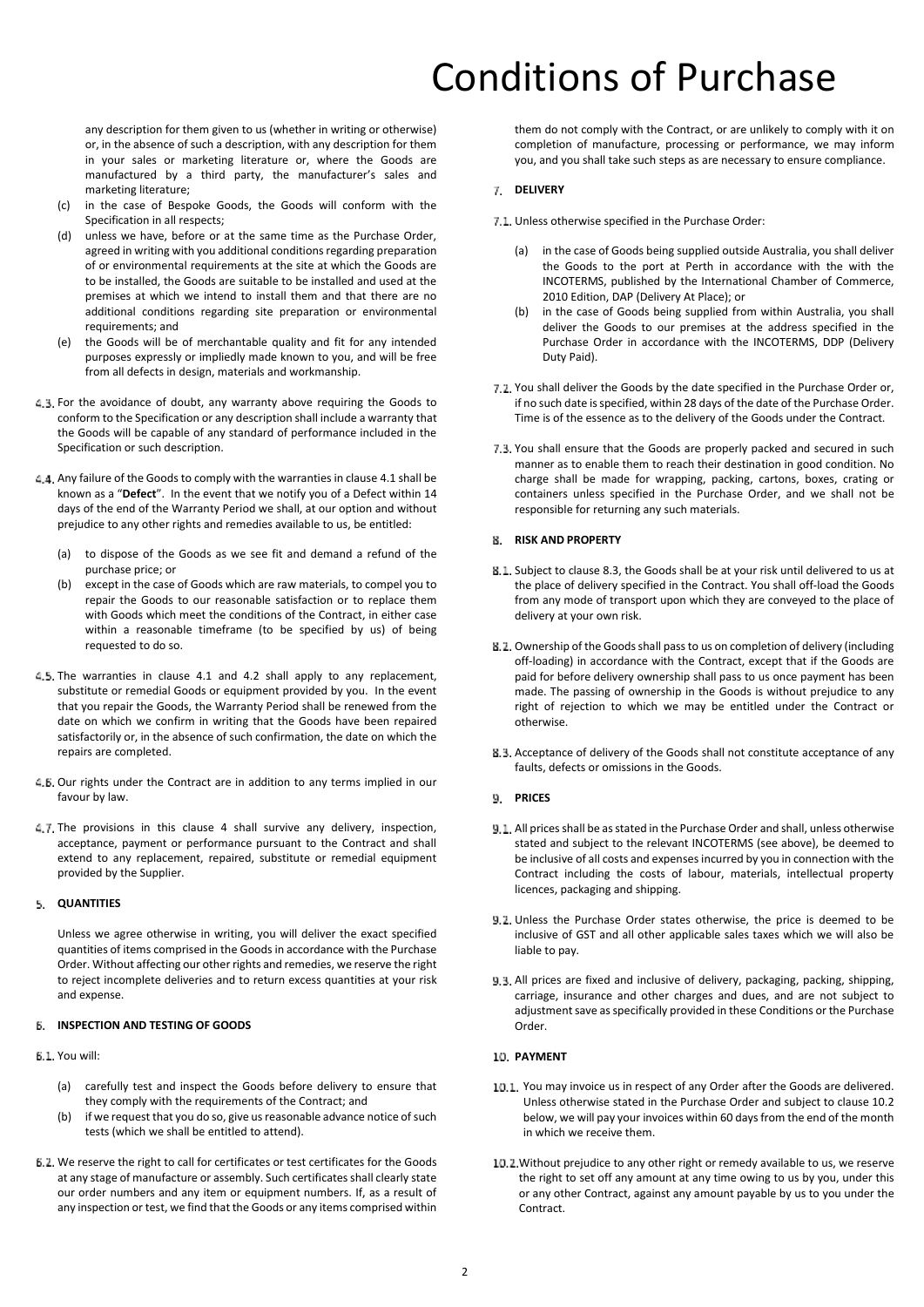# **IL. INDEMNITY**

You shall indemnify and hold us and our Group Companies harmless from all claims and all direct, indirect or consequential liabilities (including loss of profits, loss of business, depletion of goodwill and similar losses), costs, proceedings, damages and expenses (including legal and other professional fees and expenses) awarded against, or incurred or paid by, us as a result or in connection with:

- (a) any alleged or actual infringement, whether or not under Australian law, of any third party's Intellectual Property Rights or other rights arising out of the use, manufacture or supply of the Goods; or
- (b) defects; or
- (c) any claim made against us in respect of any liability, loss, damage, injury, cost or expense sustained by us, our employees, our officers, our directors, our agents or by any of our customers or third party to the extent that such liability, loss, damage, injury, cost or expense was caused by, relates to or arises from the Goods as a consequence of a direct or indirect breach (including breach of any express or implied warranty) or negligent performance or failure or delay in performance of the Goods by you howsoever arising.

#### <span id="page-2-0"></span>**CONFIDENTIALITY, PROPERTY AND INTELLECTUAL PROPERTY RIGHTS**

- 12.1. You shall keep in strict confidence, not disclose and only use for the purpose of performing your obligations all technical or commercial information, know-how, specifications (including the Specification), inventions, processes or initiatives which are of a confidential nature and have been disclosed to you by us or our agents, and any other confidential information concerning our business or products (or that/those of our Group Companies) which you may obtain pursuant to or in connection with the Contract. You shall restrict disclosure of such confidential materials to such of your officers, directors, employees, consultants and suppliers as need to know the same for the purpose of discharging your obligations to us and shall ensure that such persons are, prior to disclosure made aware of the confidential nature of such confidential materials and are subject to obligations of confidentiality in respect of same which are at least as stringent as those under these Conditions. You shall be liable to us for the acts and omissions of such persons in respect of such confidential materials as if they were your own acts and omissions.
- 12.2. Nothing in this Contract transfers any Intellectual Property Rights in any Materials to you. All Materials which we or our Group Companies provide to you in any form or format shall at all times be and remain our exclusive property or that of any third party from whom we obtained them. You shall hold them in safe custody at your own risk and you shall maintain them and keep them in good condition until you return them to us. You shall not copy, modify, adapt, reverse engineer or dispose of them or use them except in accordance with our written instructions or authorisation. You shall return them and all copies of them to us immediately upon our first written request. In this clause an obligation to do or not to do something shall be interpreted as including an obligation to procure that same is done or not done (as the case may be) by your officers, directors, employees, consultants and suppliers.
- 12.3. We shall own the Intellectual Property Rights in all Materials which we or any of our Group Companies supply to you except to the extent that such Intellectual Property Rights are owned by any third party from whom we licence their use. We hereby grant you a personal, non-exclusive, nontransferable, royalty free, revocable, limited licence to use such Intellectual Property Rights only to the extent necessary for you to fulfil your obligations to us under the Contract. Such licence shall only be sublicensable to your suppliers if it is necessary for them to have such rights to enable you to fulfil your obligations to us under the Contract. Except where the Contract expressly states otherwise, no other licence is granted to you in respect of such Intellectual Property Rights.
- 12.4. You must immediately notify us if you become aware of any unauthorised use of our Materials or Intellectual Property Rights by any person.
- 12.5. Any Intellectual Property Rights in any Materials created, developed or supplied by you, or any of your servants, under or in connection with the Contract and which exclusively relate to the Goods or the Contract shall vest in us as soon as those Intellectual Property rights are created or developed, and will at all times remain our property. You assign any rights you have in those Intellectual Property rights to us.
- 12.5 You shall retain the Intellectual Property Rights in any Materials created or supplied by you, or any of your servants, under or in connection with the Contract and which do not exclusively relate to the Goods or the Contract but you shall procure that we, our Group Companies and customers are granted, and do hereby grant, a non-exclusive, worldwide, irrevocable, royalty free licence to use such Intellectual Property Rights in connection with our respective businesses.
- 12.7. Any patents and rights to apply for any patent in respect of any invention, design, improvement, method or process created, invented or conceived of in connection with the manufacture and/or supply of the Goods shall vest in us.
- 12.8. We shall own any castings, patterns and mouldings that may be created or used by you in the manufacture of any Customised Goods or Bespoke Goods. You shall procure that such items are transferred into our possession upon request.
- 12.9. You shall do, and shall procure that your officers, directors, employees, consultants and suppliers do, (on demand) all acts and things which are necessary or desirable for us to enjoy the full benefit of the rights granted to us, or to be granted to us, under this clause [12.](#page-2-0)
- [12](#page-2-0).10. This clause 12 shall survive the termination of the Contract, however arising.

#### **CANCELLATION AND DEFAULT**

- 13.1. We may cancel the Contract (for all or part only of the Goods) by giving written notice to you at any time before delivery, in which case our only liability to you shall be to pay you the costs of any materials and labour incurred by you in respect of the cancelled Goods prior to cancellation.
- 13.2 You will be in default if any of the following occurs:
	- (a) you are in breach of the Contract or of any other contract that we may have with you and, in the case of a breach capable of remedy, you fail to remedy same to our reasonable satisfaction within 7 days of being requested to do so;
	- (b) you suspend, threaten to suspend, cease or threaten to cease to carry on all or substantially the whole of your business;
	- (c) you suspend, or threaten to suspend, payment of your debts, or are unable to pay your debts as they fall due or you admit your inability to pay your debts, or you are deemed by the law of any applicable jurisdiction to be unable to pay your debts;
	- (d) you commence negotiations with all or any class of your creditors with a view to rescheduling any of your debts, or you make a proposal for or you enter into any compromise or arrangement with your creditors, other than where these events take place for the sole purpose of a scheme whereby you will undergo a solvent amalgamation with one or more other companies or you will undergo a solvent reconstruction;
	- (e) a petition is filed, a notice is given, a resolution is passed, or an order is made, for or in connection with you being wound up, other than for the sole purpose of a scheme whereby you will undergo a solvent amalgamation with one or more other companies or you will undergo a solvent reconstruction;
	- (f) an application is made to court, or an order is made, for the appointment of an administrator over you or if a notice of intention to appoint an administrator over you is given or if an administrator is appointed over you;
	- (g) a person becomes entitled to appoint a receiver over you or your assets or a receiver is appointed over you or your assets; or
	- (h) any event occurs, or proceeding is taken, with respect to you in any jurisdiction to which you are subject that has an effect equivalent or similar to any of the events mentioned in (b) to (g) above.